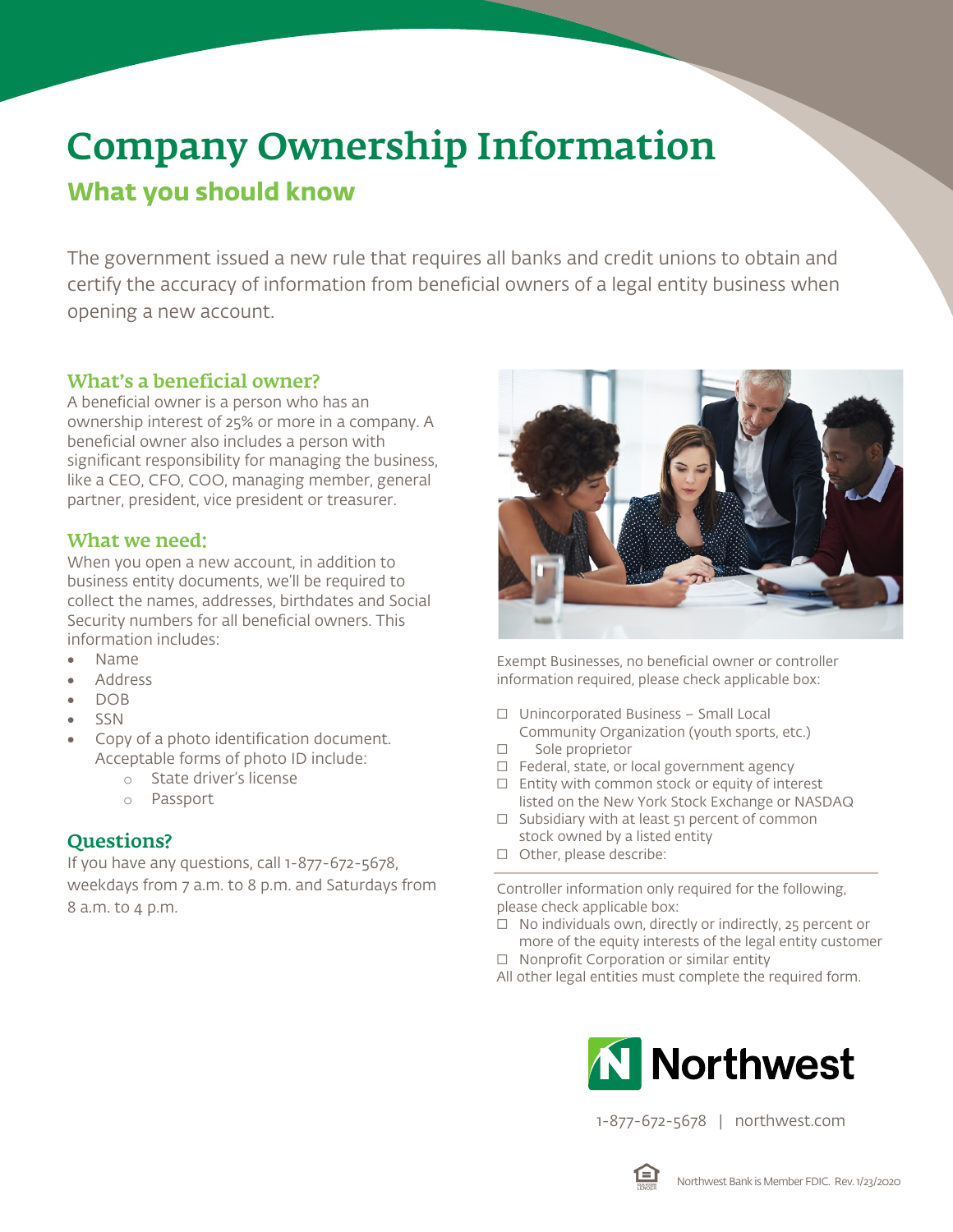## Account opening checklist

In addition to the names, addresses, birthdates and Social Security numbers for all beneficial owners, here's what we need when you open a new account.

#### **Corporation**

- Articles of incorporation
- $\Box$  Fictitious name filing (required if operating under a different name)

#### **Partnership**

- D Partnership agreement
- $\Box$  Fictitious name filing (required if operating under a different name)

#### **Limited Liability Company (LLC) or LLC Single Member**

- Articles of organization
- $\Box$  Fictitious name filing (required if operating under a different name)
- Operating agreement documenting control and ownership

#### **Limited Liability Partnership (LLP)**

- D Partnership agreement
- $\Box$  Fictitious name filing (required if operating under a different name)

#### **Business Trust\***

**Trust agreement** 

#### **Sole Proprietor\*\***

- □ Fictitious name filing—all states (required if operating under different name)
- $\Box$  Certification of sole proprietorship and evidence of fictitious name (Pennsylvania only)

#### **Informal Organization\*\***

□ Meeting minutes or board resolution

#### **Municipal\*\***

 $\Box$  Board resolution or meeting minutes

Please note: \*Beneficial Owner information is required for the Controller only. \*\*Beneficial Owner information is not required on sole proprietor, informal organization or municipal accounts.